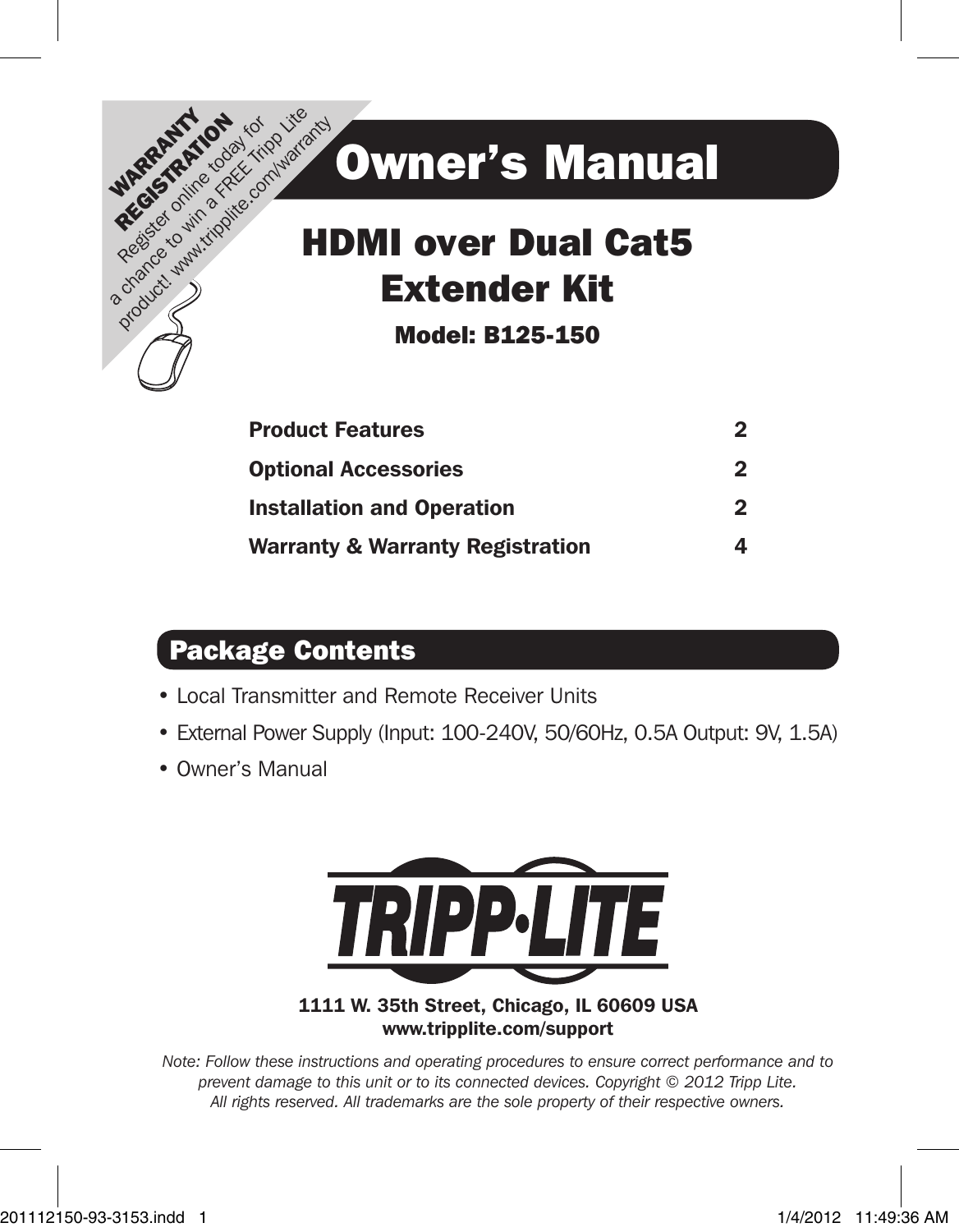### Product Features

- Extend either a 1080p (24 Hz) or 1080i (60 Hz) signal up to 150 ft. from the source using Cat5e/6 cabling
- Fully automatic equalization up to 40dB; no system control required
- HDCP compatible

### Optional Accessories

- N202-Series Cat6 24AWG, solid wire patch cables
- P568-Series High Speed HDMI cables

### Installation and Operation

Refer to the installation diagrams below as you perform these steps.

#### *Note:*

- *1. Test to make sure the entire installation works properly before pulling cables through ceilings/walls.*
- *2. To achieve maximum distance and performance, use 24AWG solid wire Cat5e/6 cable. Using stranded wire Cat5e/6 cable, or cable with a gauge size higher than 24AWG will result in shorter extension distance. All Tripp Lite N202-Series Cat6 cables are made with 24AWG, solid wire cabling.*
- *3. Make sure the power to all devices you are connecting to is turned off prior to installation.*

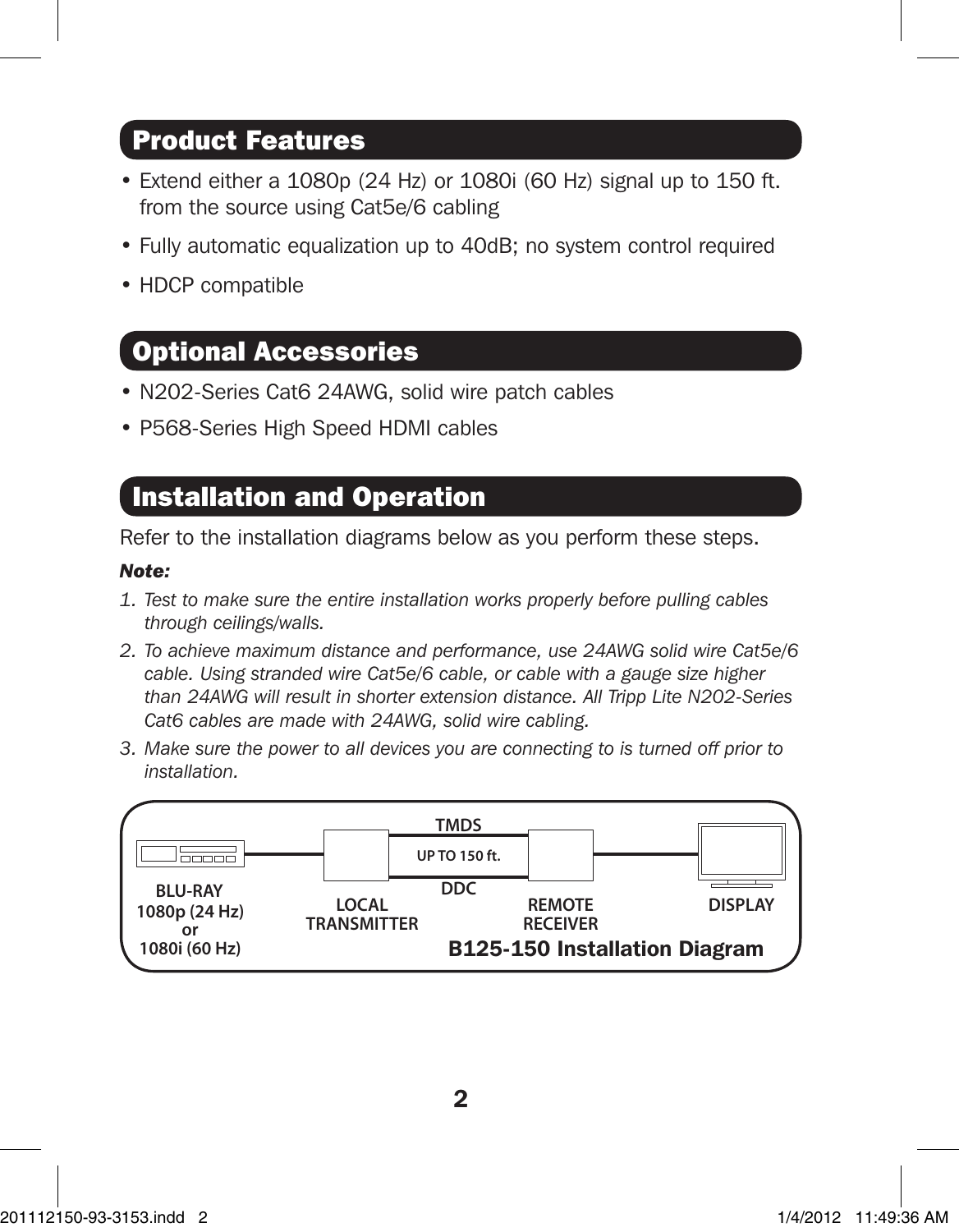# Installation and Operation

|    | Connect the HDMI source to the HDMI input on the local transmitter unit.                                                                                                                                                                                                                 |
|----|------------------------------------------------------------------------------------------------------------------------------------------------------------------------------------------------------------------------------------------------------------------------------------------|
|    | Connect the TMDS RJ45 port on the local transmitter to the TMDS<br>RJ45 port on the remote receiver using Cat5e/6 cable.<br><b>Note:</b> See the installation diagrams for maximum extension<br>distance at 1080p (24 Hz) / 1080i (60 Hz) video resolutions.                             |
| 3  | Connect the DDC RJ45 port on the local transmitter to the DDC<br>RJ45 port on the remote receiver using Cat5e/6 cable.<br><b>Note:</b> See the installation diagrams for maximum extension<br>distance at 1080p (24 Hz) / 1080i (60 Hz) video resolutions.                               |
|    | Connect the HDMI output on the remote receiver to the HDMI monitor.                                                                                                                                                                                                                      |
| 5. | Connect the external power supply to the remote receiver, and then<br>plug it into a Tripp Lite Surge Suppressor, Uninterruptible Power Supply<br>(UPS), or Power Distribution Unit (PDU). The Green LED on the remote<br>unit will illuminate to indicate that power is being received. |
| 6  | Turn on the power to the HDMI source.<br><b>Note:</b> The Red LED on the Remote Receiver unit will illuminate only<br>if a working signal is NOT being received. The unit is functioning<br>properly when this LED is not illuminated.                                                   |